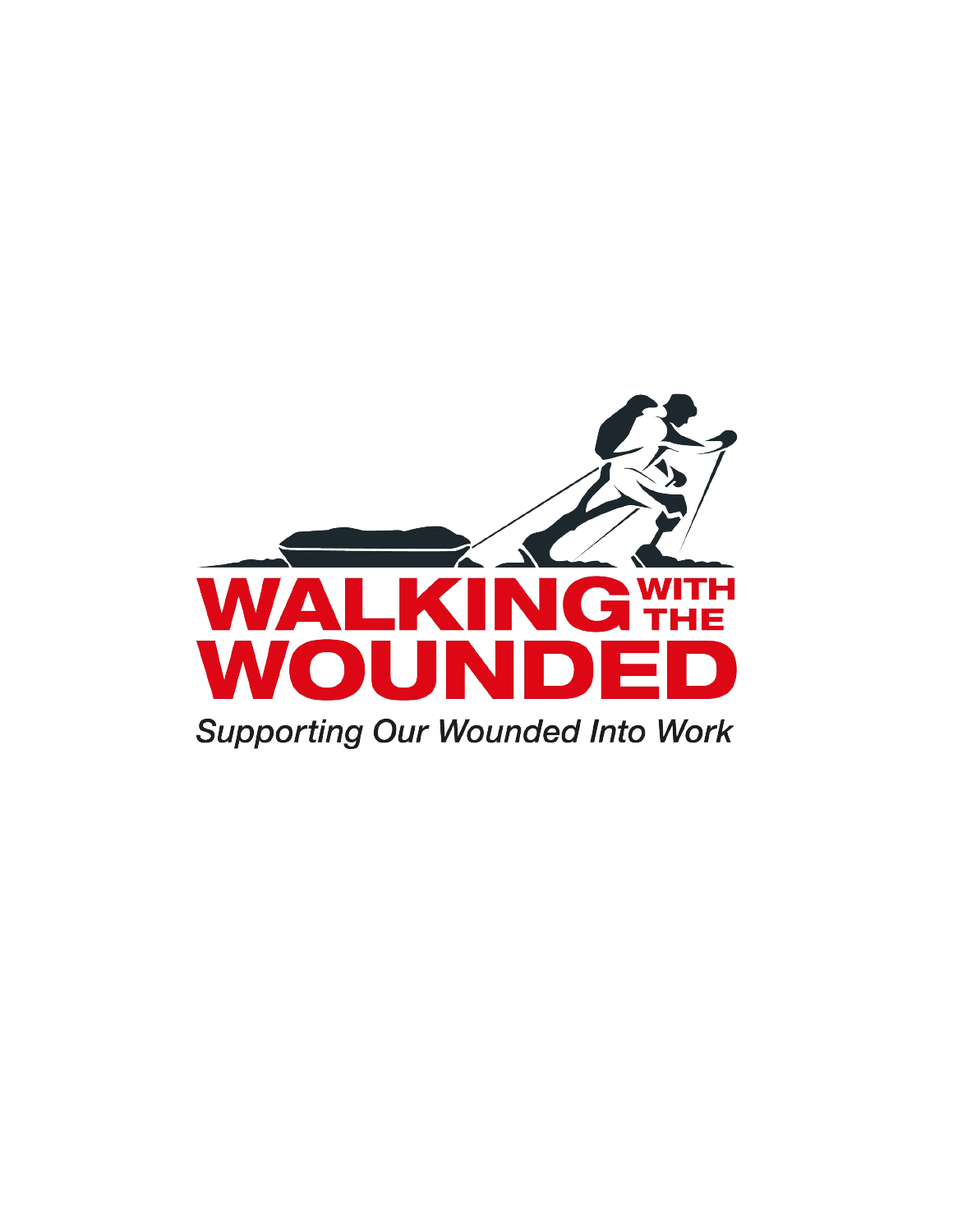## **TOUGHER RESULTS**

nb. This is teams who finished the Tougher. Teams who missed the cut off time and were diverted onto the Tough route appear in the Tough route results.

| Place          | <b>Team Name</b>                                           | Route   | Time (hr.min) |
|----------------|------------------------------------------------------------|---------|---------------|
| $\mathbf{1}$   | WTF (Where's the Finish??!!)                               | Tougher | 6.47          |
| $\overline{2}$ | Timu Haraka 2016                                           | Tougher | 7.37          |
| 3              | Speedflex 1-2016                                           | Tougher | 7.44          |
| 4              | OzoneFIT Military Fitness - Spearhead                      | Tougher | 7.48          |
| 5              | The Good, The Bald and the Ugly                            | Tougher | 7.49          |
| 6              | <b>CHT TREKKERS A</b>                                      | Tougher | 7.57          |
| 7              | Who Dares Wins 'Rodders'                                   | Tougher | 8.01          |
| 8              | <b>Fantastic Four!</b>                                     | Tougher | 8.07          |
| 9              | JLL - Strategic Asset Management                           | Tougher | 8.18          |
| 10             | 10 for Effort                                              | Tougher | 8.28          |
| 12             | The Fenning Fell Runners                                   | Tougher | 8.45          |
| 13             | Shard Capital - The A Team                                 | Tougher | 8.52          |
| 14             | <b>KPMG</b>                                                | Tougher | 8.54          |
| 15             | Kier Group – Mens Team                                     | Tougher | 8.57          |
| 16             | <b>CHT</b> Trekkers B                                      | Tougher | 8.58          |
| 17             | The Wandering Badgers                                      | Tougher | 8.59          |
| 18             | Trucks, Sweat and Tears                                    | Tougher | 9.01          |
| 19             | Lady and the tramps                                        | Tougher | 9.04          |
| 20             | <b>Funsize Raiders</b>                                     | Tougher | 9.27          |
| $21**$         | Highrigg Heroes (DOB's supplied post event!)               | Tougher | 9.33          |
| 22             | Walkers and the talkers                                    | Tougher | 9.36          |
| 23             | <b>OzoneFIT Military Fitness - Brians Avenham Avengers</b> | Tougher | 9.37          |
| 24             | <b>OzoneFIT Military Fitness - Neanderthals</b>            | Tougher | 9.37          |
| 25             | <b>JLL</b> Lemmings                                        | Tougher | 9.43          |
| 26             | T-Burds                                                    | Tougher | 9.43          |
| 27             | Defence Medical Group South 2                              | Tougher | 9.45          |
| 28             | Norfolk in Chance                                          | Tougher | 9.52          |
| 29             | <b>JLL BIRMINGHAM</b>                                      | Tougher | 9.53          |
| $30**$         | <b>Derwentside Homes</b>                                   | Tougher | 10.02         |
| 31             | <b>OzoneFIT Military Fitness - Oliver's Army</b>           | Tougher | 10.04         |
| 32             | JLL - The Breakfast Club                                   | Tougher | 10.07         |
| 33             | Beardy Hikers & Hairy Bikers                               | Tougher | 10.1          |
| 34             | Harris Lamb 1                                              | Tougher | 10.14         |
| 35             | Harris Lamb 2                                              | Tougher | 10.14         |
| 36             | Thompson's in Tatters                                      | Tougher | 10.15         |
| 37             | Magma Team Alpha 2016                                      | Tougher | 10.16         |
| 38             | Arqiva - These suits were made for walkin?                 | Tougher | 10.19         |
| 39             | Esri - Profit and Lost                                     | Tougher | 10.21         |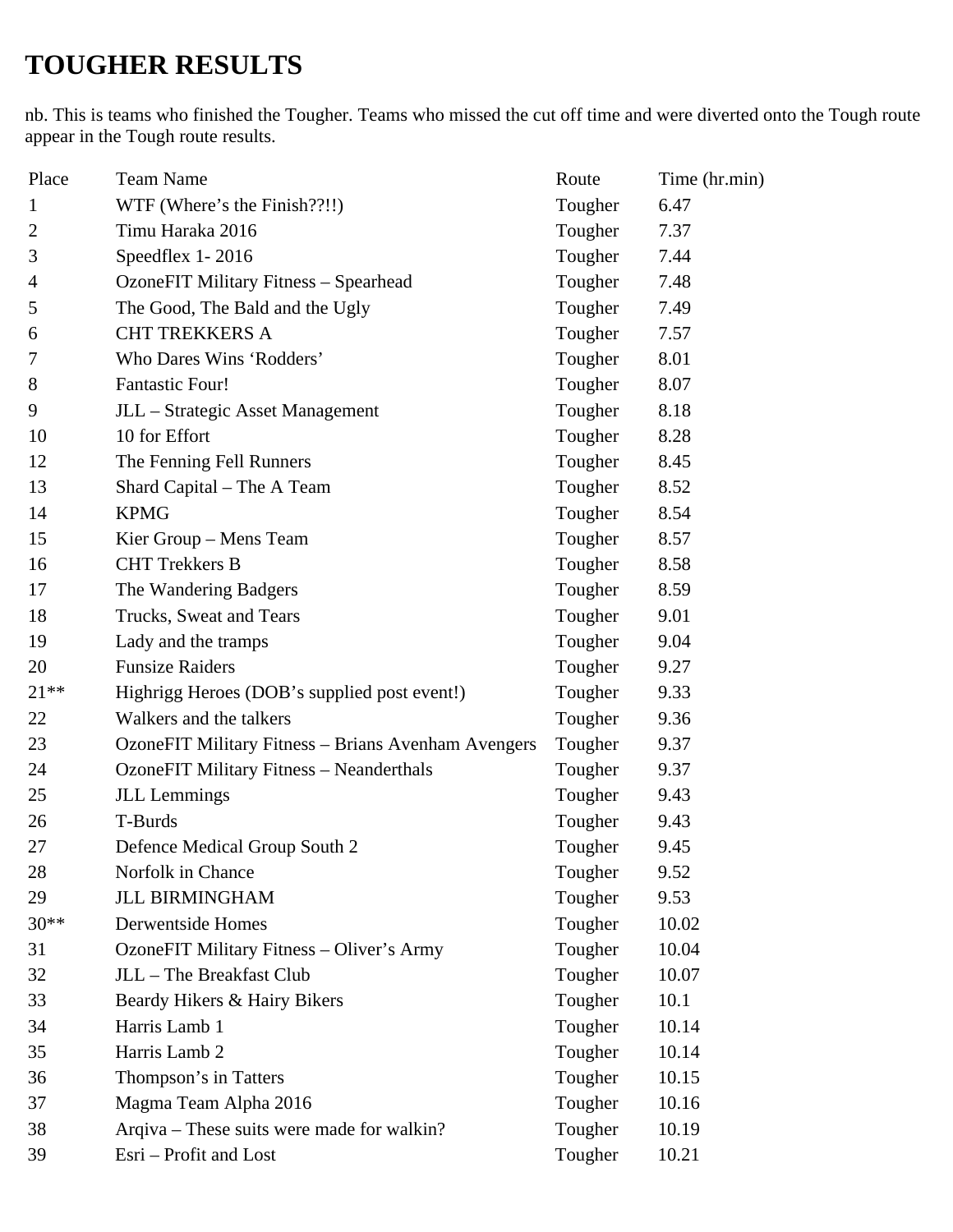| 40   | <b>Brothers in Arms</b>                    | Tougher | 10.27 |
|------|--------------------------------------------|---------|-------|
| 41   | Birketts – red hot chilli steppers         | Tougher | 10.34 |
| 42   | OzoneFIT Military Fitness – Scrambled Legs | Tougher | 10.38 |
| 43   | The Old and the Bold                       | Tougher | 10.54 |
| 44   | Birketts – Cambridge Sashay                | Tougher | 10.58 |
| 45   | Arqiva – Satellite Scramblers              | Tougher | 11.00 |
| $**$ | Over 50's (with 4 participants)            |         |       |

## **TOUGH RESULTS**

Nb. Includes teams who started on the Tougher but missed the cut off and were diverted onto the Tough route.

| Place          | <b>Team Name</b>                                       | Route   | Time (hr.min) |
|----------------|--------------------------------------------------------|---------|---------------|
| $\mathbf{1}$   | #SpeedflexNewcastle                                    | Tough   | 4.34          |
| $\overline{2}$ | <b>WWTW</b> – The Alabare Adventurers                  | Tough   | 4.57          |
| 3              | <b>Speedflex Leeds</b>                                 | Tough   | 5.32          |
| 4              | Meadow Foods – Green Valley Yompers                    | Tough   | 6.09          |
| 5              | Speedflex London                                       | Tough   | 6.1           |
| 6              | Meadow Foods - Meadow Fat Boys                         | Tough   | 6.2           |
| $7*$           | OzoneFIT Military Fitness - Tough Old Birds            | Tough   | 6.22          |
| 8              | <b>OzoneFIT Military Fitness - Prosecco Princesses</b> | Tough   | 6.22          |
| 9              | Dial a Dog Wash                                        | Tough   | 6.45          |
| 10             | Speedflex $2 - 2016$                                   | Tough   | 6.5           |
| 11             | $E$ sri – Team X                                       | Tough   | 7.06          |
| $12**$         | The Welsh Guards Has Beens                             | Tough   | 7.12          |
| 13             | Norbrook 1                                             | Tough   | 7.13          |
| 14             | <b>Northumberlands Fusiliers</b>                       | Tough   | 7.13          |
| 15             | <b>Scheiny Happy People</b>                            | Tough   | 7.13          |
| 16             | <b>RDI</b>                                             | Tough   | 7.15          |
| 17             | Birketts 1                                             | Tough   | 7.23          |
| 18             | Meadow Foods - Mad Cows                                | Tough   | 7.23          |
| 19             | <b>AEGIS London - Mountain Llamas</b>                  | Tough   | 7.24          |
| 20             | <b>JLL Wanderers</b>                                   | Tough   | 7.28          |
| 21             | <b>AEGIS</b> London – Mountain Anything for Money      | Tough   | 7.35          |
| 22             | <b>AEGIS London - The Mountain Yaks</b>                | Tough   | 7.36          |
| 23             | <b>Ruff and Tuff Mancs</b>                             | Tough   | 7.38          |
| 24             | The Tuff Enuffs                                        | Tough   | 7.39          |
| 25             | Speedflex – NE1 know where we're going?!               | Tougher | 7.44          |
| 26             | <b>Shard Capital – South West Striders</b>             | Tough   | 7.54          |
| $27*$          | Defence Medical Group South 3                          | Tough   | 7.59          |
| $28*$          | <b>Assets</b>                                          | Tough   | 8.01          |
| 29 **          | Esri – ChatterWater Drinkers 2016                      | Tough   | 8.05          |
| 30             | Esri – The Missing Link                                | Tough   | 8.08          |
| 31             | Esri - Three Brits and a Hungry Man                    | Tough   | 8.08          |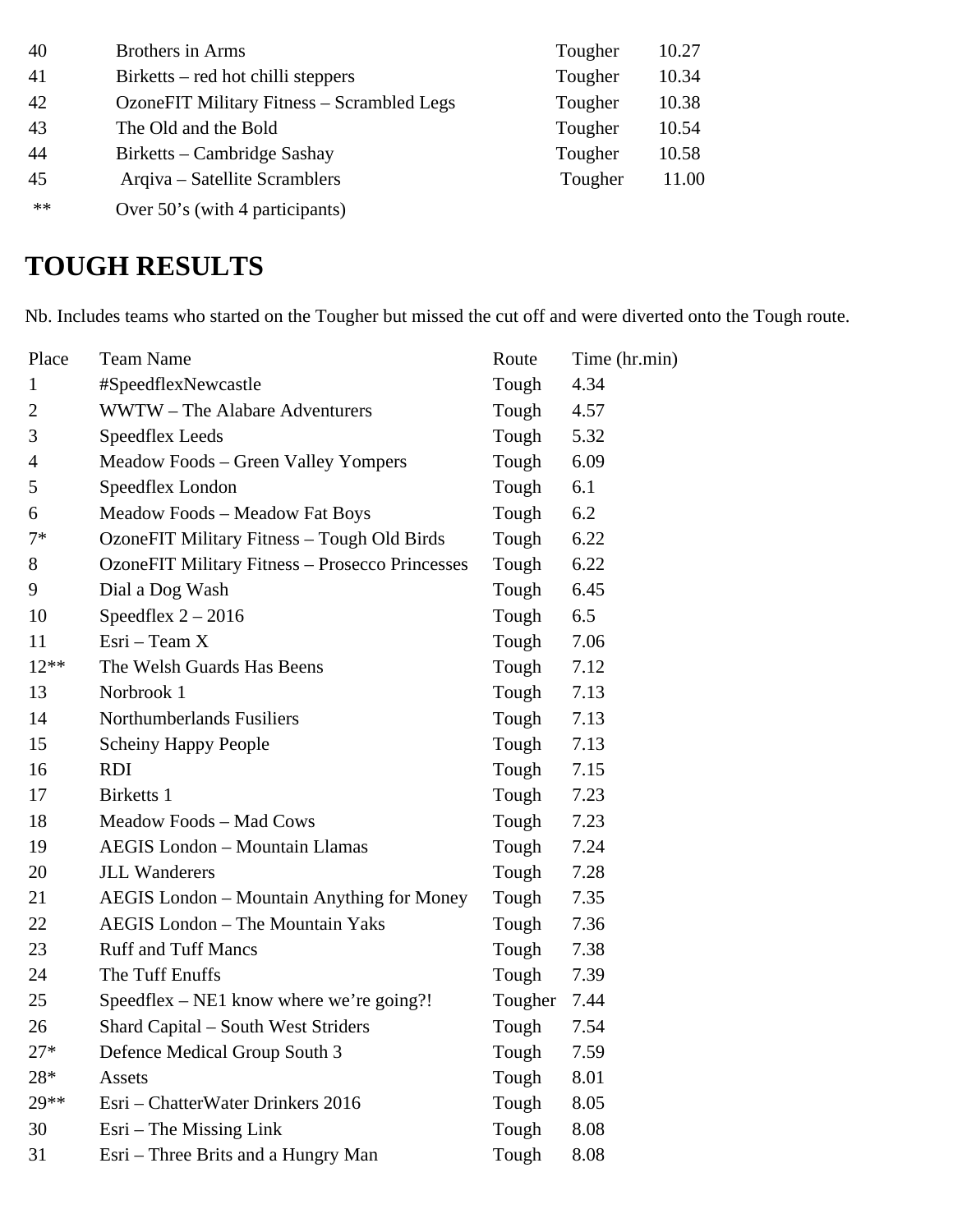| 32    | Norfolk in Hope                       | Tough | 8.09   |
|-------|---------------------------------------|-------|--------|
| 33    | Shard Capital -The Walkie Talkies     | Tough | 8.11   |
| 34    | Sole mates                            | Tough | 8.14   |
| 35    | The Scaley Quartet                    | Tough | 8.19   |
| 36    | <b>Gyrating Giraffes</b>              | Tough | 8.21   |
| 37    | WWTW - SVR Edinburgh                  | Tough | 8.21   |
| 38    | WWTW - The Jackson Trekkers           | Tough | 8.21   |
| 39    | WWTW - The Jackson Trekkers Too       | Tough | 8.21   |
| 40    | Wee Willy's Walking Warriors.         | Tough | 8.22   |
| $41*$ | WWD?                                  | Tough | 8.22   |
| $42*$ | Defence Medical Group - Tough mummies | Tough | 8.28   |
| 43    | Team Subsea                           | Tough | 8.3    |
| 44    | The Tuff Enuffs Again                 | Tough | 8.31   |
| 45    | Esri – Between a Walk and a Hard Pace | Tough | 8.34   |
| 46    | Wendy's Wanderers                     | Tough | 8.4    |
| 47    | Shard Capital – The Grasmere Grinders | Tough | 8.41   |
| 48    | Clowns R Us                           | Tough | 8.43   |
| 49*   | Nationwide - Team 1                   | Tough | 8.46   |
| 50    | Nationwide - Team 2                   | Tough | 8.46   |
| 51    | A mile in their shoes                 | Tough | 8.47   |
| 52    | Team Turbo                            | Tough | 8.5    |
| 53    | $\text{Esri} - \text{The Ducklings}$  | Tough | 8.52   |
| 54    | The Fellowship of the Ring            | Tough | 8.52   |
| 55    | AEGIS London - The Mountain Goats     | Tough | 8.54   |
| 56    | Fun, Fit, Fab Spinners                | Tough | 8.58   |
| 57    | <b>Holkham Allsorts</b>               | Tough | 9.07   |
| 58    | Alston                                | Tough | 9.09   |
| 59**  | <b>Happy Feet</b>                     | Tough | 9.13   |
| 60    | <b>Cross Country canaries</b>         | Tough | 9.15   |
| $61*$ | Charlie's Angels                      | Tough | 9.16   |
| 62    | <b>Clump Madingley</b>                | Tough | 9.16   |
| $63*$ | <b>Girls that Truck</b>               | Tough | $\ast$ |
| 64    | <b>Irvell Valley Adamas</b>           | Tough | 9.22   |
| 65    | ladies weekend                        | Tough | 9.24   |
| 66    | Birketts – Beerkitts                  | Tough | 9.25   |
| $67*$ | birketts – blister sisters            | Tough | 9.25   |
| 68    | The Divyders                          | Tough | 9.26   |
| 69    | Arqiva – WiFi Wireless and Tireless   | Tough | 9.28   |
| 70    | Arqiva Scrambled Legs                 | Tough | 9.28   |
| 71    | Durham ACF                            | Tough | 9.29   |
| 72    | <b>Barclays Babes</b>                 | Tough | 9.31   |
| $73*$ | You Can't Bend It                     | Tough | 9.4    |
| 74    | <b>Random Walkers</b>                 | Tough | 9.41   |
| 75    | Birketts – Walk on The Mile Side      | Tough | 9.43   |